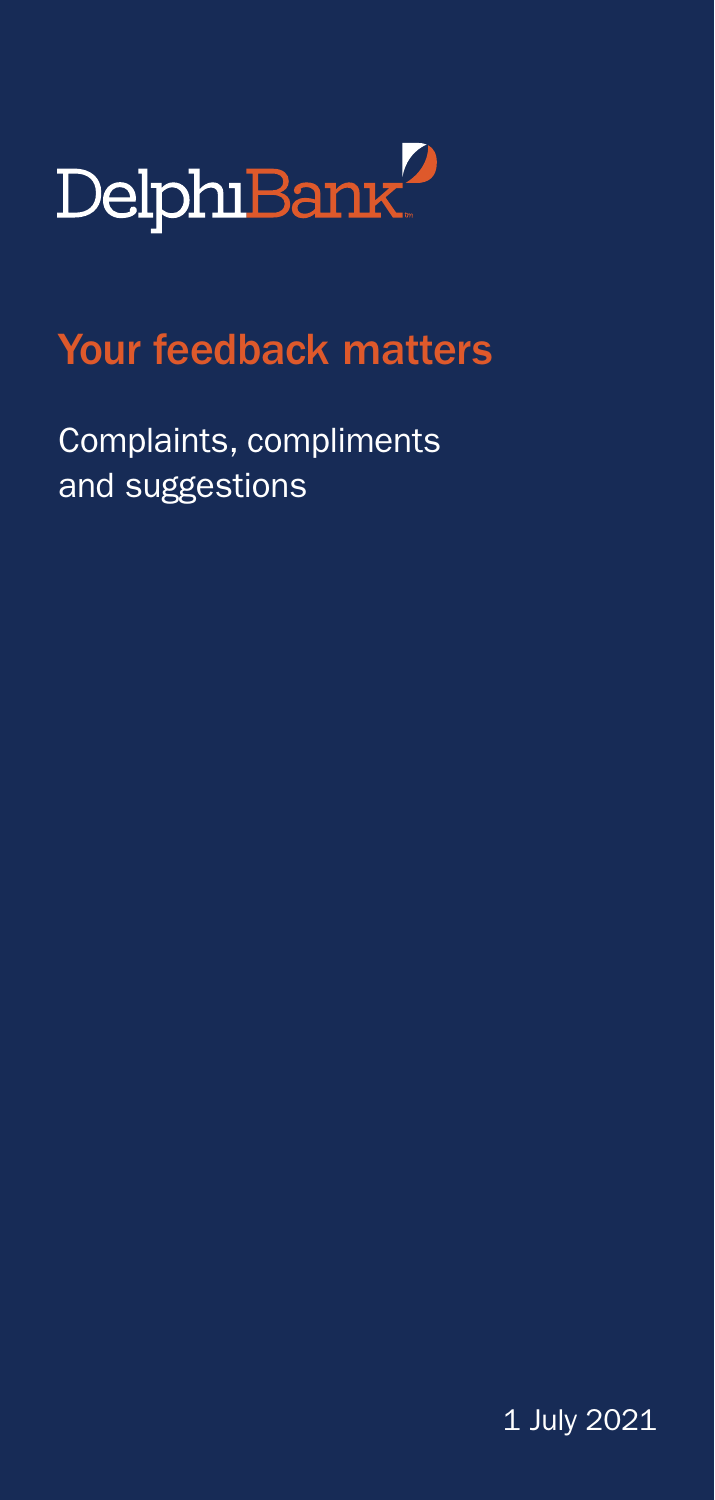# Resolving your complaint

## Please help us to deliver better service to you

We like to hear from you if we have made a mistake, or if our service or one of our products does not meet your expectations. We rely on your feedback to consider the steps we can take to improve our service and products.

#### What to do if you have a complaint

If you have a complaint, the first thing you should do is talk to a member of team at your Delphi Bank branch. Our aim is to resolve your complaint when you first contact us, wherever possible.

If you would like to make a formal complaint, our team can obtain all the details from you and confirm with you that we clearly understand your complaint.

Alternatively, you may prefer to provide your feedback to us:

Phone: 1300 660 550

Email: [service@delphibank.com.au](mailto:service%40delphibank.com.au?subject=)

Website: [delphibank.com.au/support/contact-us](http://delphibank.com.au/support/contact-us)

Write: Complaints Officer. P.O. Box 309 Collins St. West Melbourne, Vic, 8007

Our dedicated team are here to listen to you and represent your voice.

Our team will seek to understand your expectations and needs by engaging with you. Their learnings from your experience will be used to enhance the way we do business in the future.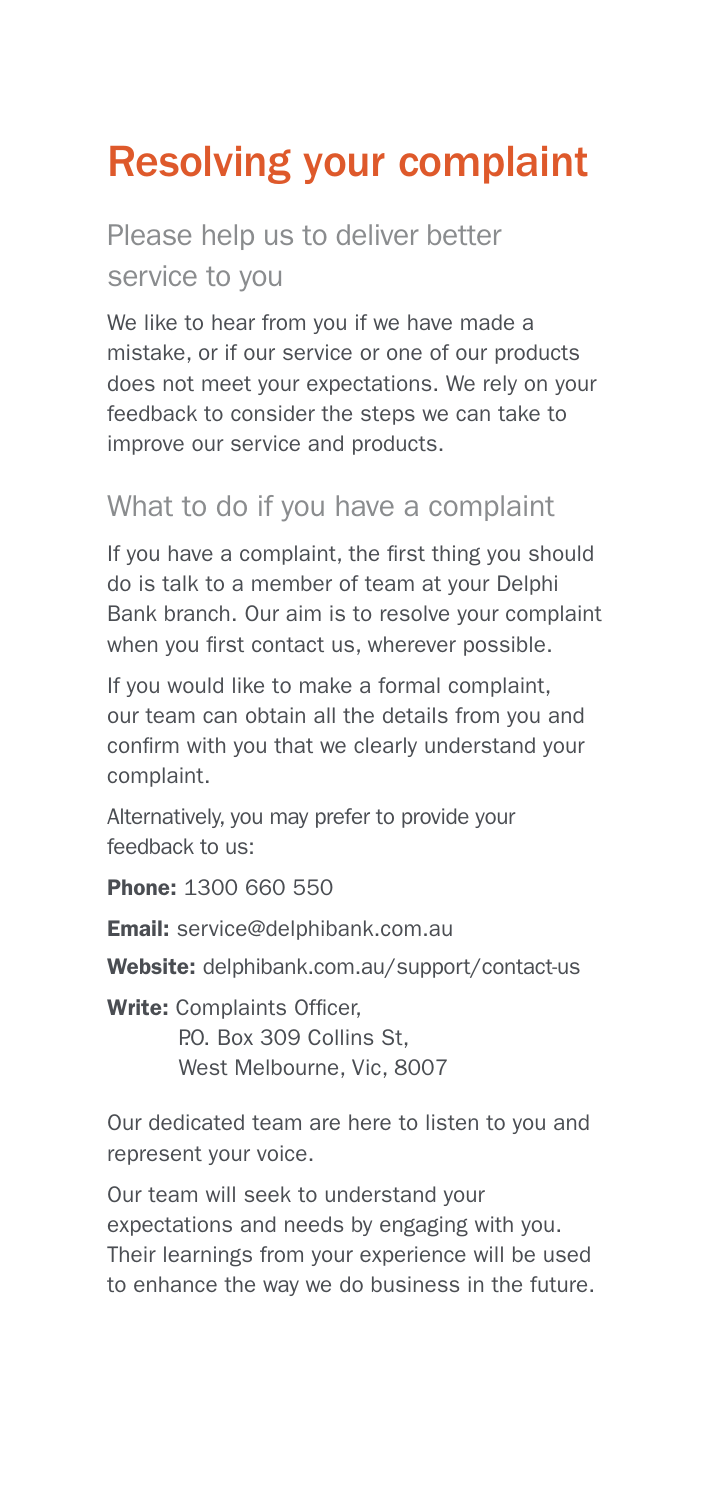The Bank will also take the following steps:

- Let you know who is handling the complaint;
- Keep you informed about what is happening;
- Aim to resolve your complaint within 21 working days; and
- Advise you in writing of the outcome and the reasons for the decision.

If we are not able to resolve your complaint within 21 working days, we will keep you informed of our progress and how long we expect that it will take to resolve your complaint.

### What to do if you are not satisfied with the outcome of your complaint

If you are not satisfied with the outcome provided by the Bank, you also have the option of referring the matter to the External Dispute Resolution (EDR) scheme.

We are a member of the Australia Financial Complaints Authority (AFCA). You can contact  $AFCA$  at:

Phone: 1800 931 678

Email: [info@afca.org.au](mailto:info%40afca.org.au?subject=)

Website: afca.org.au

Write: GPO Box 3, Melbourne VIC 3001

You should act promptly as time limits apply. Visit the AFCA website to find out more.

#### Free of charge

The handling of customer complaints by the Bank is provided free of charge to our customers.